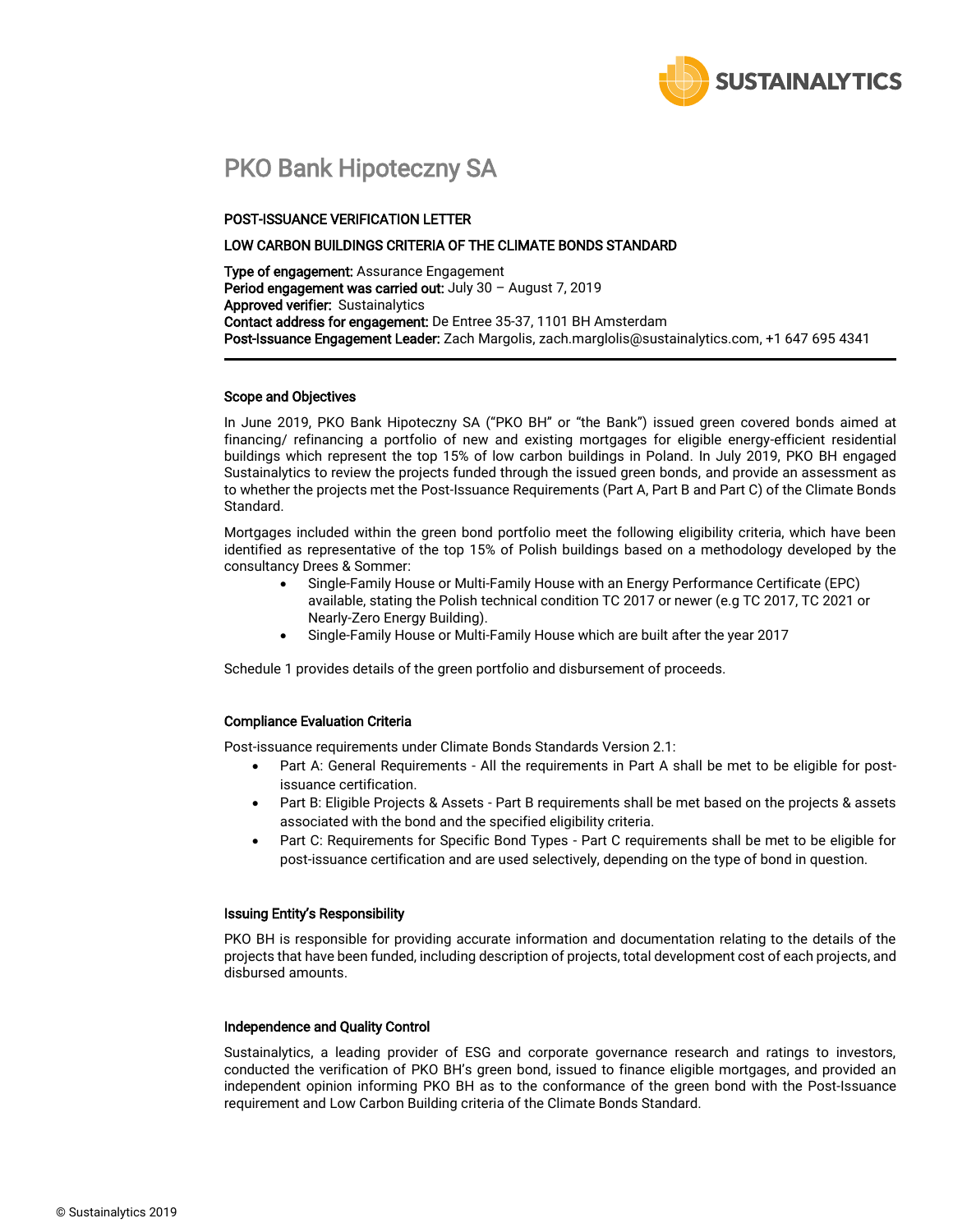

Sustainalytics has relied on the information and the facts presented by PKO BH with respect to the Nominated Projects. Sustainalytics is not responsible nor shall it be held liable if any of the opinions, findings, or conclusions it has set forth herein are not correct due to incorrect or incomplete data provided by PKO BH.

Sustainalytics makes all efforts to ensure the highest quality and rigor during its assessment process and enlisted its Sustainability Bonds Review Committee to provide oversight over the assessment of the bond.

#### Verifier's Responsibility

Sustainalytics conducted the verification in accordance with the Climate Bonds Standard Version 2.1 and with International Standard on Assurance Engagements 3000 (ISAE 3000) – Assurance Engagements other than Audits or Reviews of Historical Information.

The work undertaken as part of this engagement included conversations with relevant PKO BH employees and review of relevant documentation to confirm the conformance of PKO BH's green bonds with the Programmatic Post-Issuance Requirements (Part A, Part B and Part C) of the Climate Bonds Standard Version 2.1.

#### Exceptions

No exceptions were identified. All projects aligned with the Post-Issuance requirements of the Climate Bonds Standard and were in conformance to the Low Carbon Building criteria.

#### **Conclusion**

Based on the limited assurance procedures conducted, nothing has come to Sustainalytics' attention that causes us to believe that, in all material respects, the allocation of PLN 250 million (EUR 59 Million) from the PKO BH green bonds, issued to fund eligible green projects, is not in conformance with the Post-Issuance requirements of the Climate Bonds Standard.

#### Detailed Findings

| <b>Eligibility Criteria</b>                                                    | <b>Procedure Performed</b>                                                                                                                                                                                                                             | <b>Factual Findings</b>                                                                                                                                    | Error or<br><b>Exceptions</b><br><b>Identified</b> |
|--------------------------------------------------------------------------------|--------------------------------------------------------------------------------------------------------------------------------------------------------------------------------------------------------------------------------------------------------|------------------------------------------------------------------------------------------------------------------------------------------------------------|----------------------------------------------------|
| <b>Compliance to Part</b><br>A: General<br><b>Requirements</b>                 | Verification of a portfolio of<br>mortgages financed by the green<br>bond in 2019 to determine if Part A:<br>General Requirements were met (See<br>Schedule 2A and 2B).                                                                                | All mortgages reviewed<br>complied with the General<br>Requirements.                                                                                       | None                                               |
| <b>Compliance to Part</b><br>B: Eligible Projects &<br><b>Assets</b>           | Verification of the portfolio of<br>mortgages financed by the green<br>bond in 2019 to determine if projects<br>fall into (i) one of the investment<br>areas of the Climate Bonds Taxonomy<br>(ii) meet the Low Carbon Building<br>technical criteria. | All mortgages financed fall<br>under the Low Carbon<br>Building criteria and meet<br>the requirements of the<br>Low Carbon Building<br>technical criteria. | None                                               |
| <b>Compliance to Part</b><br>C: Requirements for<br><b>Specific Bond Types</b> | Bond Type Applicable: Use of<br>Proceeds Bond.                                                                                                                                                                                                         | The requirements of<br>Project Holding, Settlement<br>Period and Earmarking<br>have been met.                                                              | None                                               |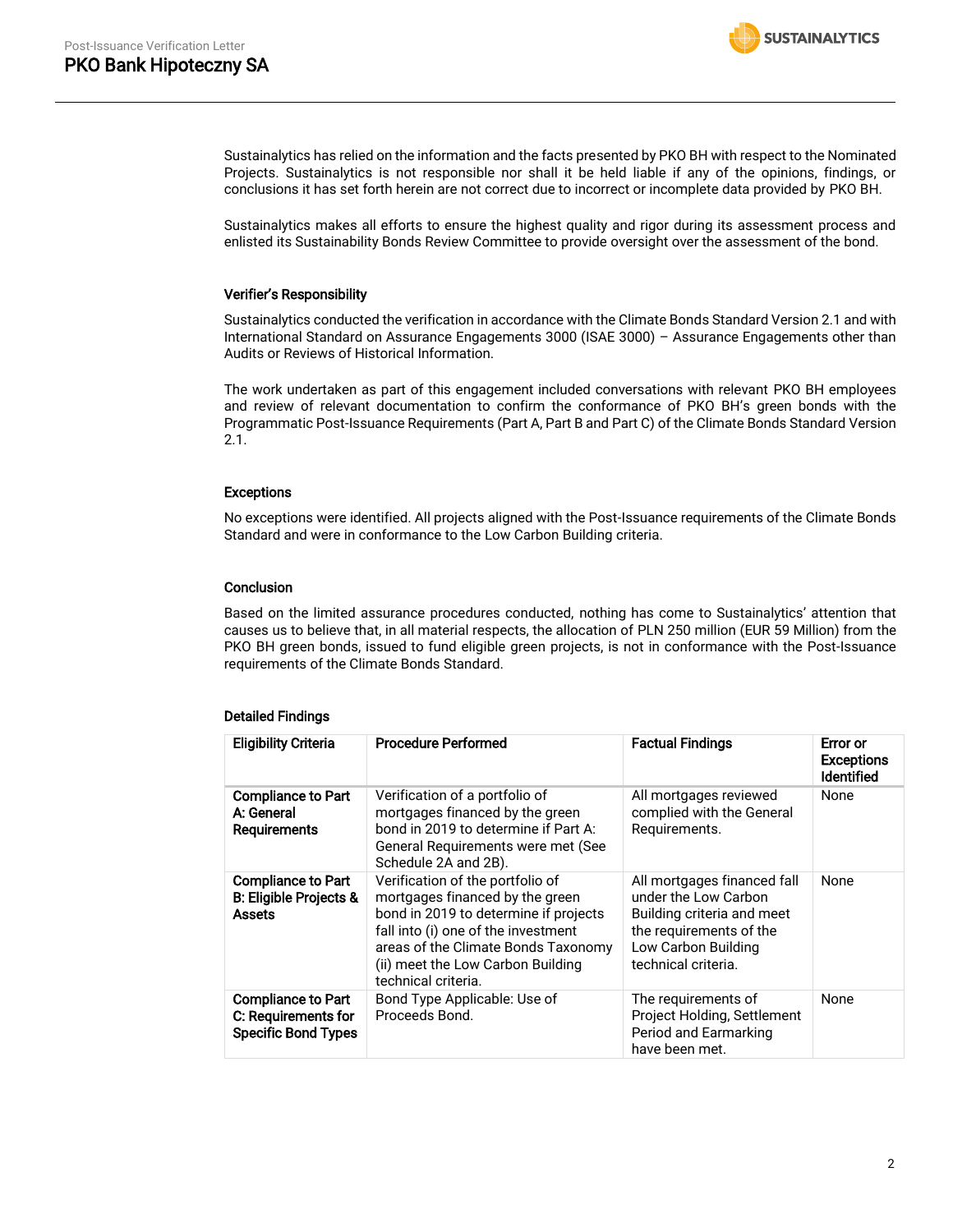

# Schedule 1: Detailed Overview of Nominated Projects and Assets

PKO BH has provided to Sustainalytics information on the full eligible portfolio of mortgages. This information is redacted from public release for confidentiality purposes.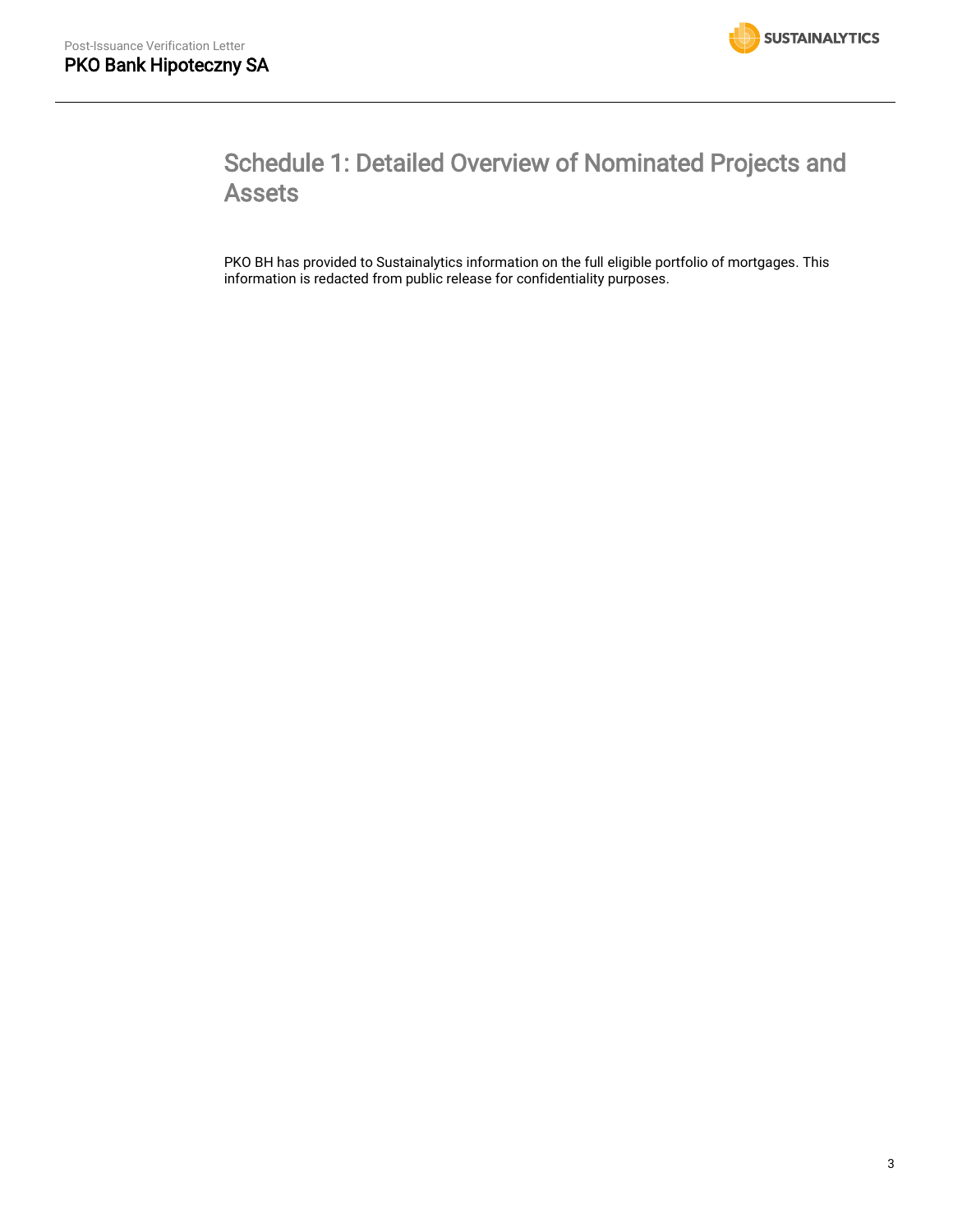

# Schedule 2A: Post-Issuance General Requirements of the Climate Bonds Standard

| Nominated Projects & Assets      | 4.1 Statement on the environmental objectives of the bond                                                                                                                  |
|----------------------------------|----------------------------------------------------------------------------------------------------------------------------------------------------------------------------|
|                                  | 4.2 Nominated Projects meet the Climate Bonds criteria                                                                                                                     |
|                                  | 4.3 Confirmation that Nominated Projects and Assets will not be                                                                                                            |
|                                  | nominated to other Climate Bonds                                                                                                                                           |
| Use of Proceeds                  | 5.1 Net Proceeds of the bond allocated to the Nominated Projects                                                                                                           |
|                                  | 5.2 Funds allocated to Nominated Projects within 24 months of<br>issuance of the bond                                                                                      |
|                                  | 5.3 Estimate of the share of the Net Proceeds used for financing and<br>re-financing                                                                                       |
|                                  | 5.4 Net Proceeds of the bond shall be tracked by the Issuer following<br>a formal internal process                                                                         |
|                                  | 5.5 Net Proceeds of the bond shall be no greater than the total<br>investment or the total Fair Market Value of the Nominated<br>Projects & Assets at the time of issuance |
| Non-Contamination of<br>Proceeds | 6.1 Tracking of proceeds                                                                                                                                                   |
|                                  | 6.2 Managing of unallocated proceeds                                                                                                                                       |
|                                  | 6.3 In the case of a Force Majeure, the Issuer may apply to the                                                                                                            |
|                                  | Climate Bonds Standard Board for an extension to the asset<br>allocation period                                                                                            |
| Confidentiality                  | 7.1 Information about the Nominated Projects & Assets provided to                                                                                                          |
|                                  | the Verifier and to the Climate Bonds Standard Board                                                                                                                       |
|                                  | 7.2 Issuer should disclose information about the bond and the                                                                                                              |
|                                  | Nominated Projects & Assets to the market                                                                                                                                  |
| <b>Reporting Post-Issuance</b>   | 8.1 Report containing the list of Nominated Projects & Assets to                                                                                                           |
|                                  | which proceeds of the bond have been allocated                                                                                                                             |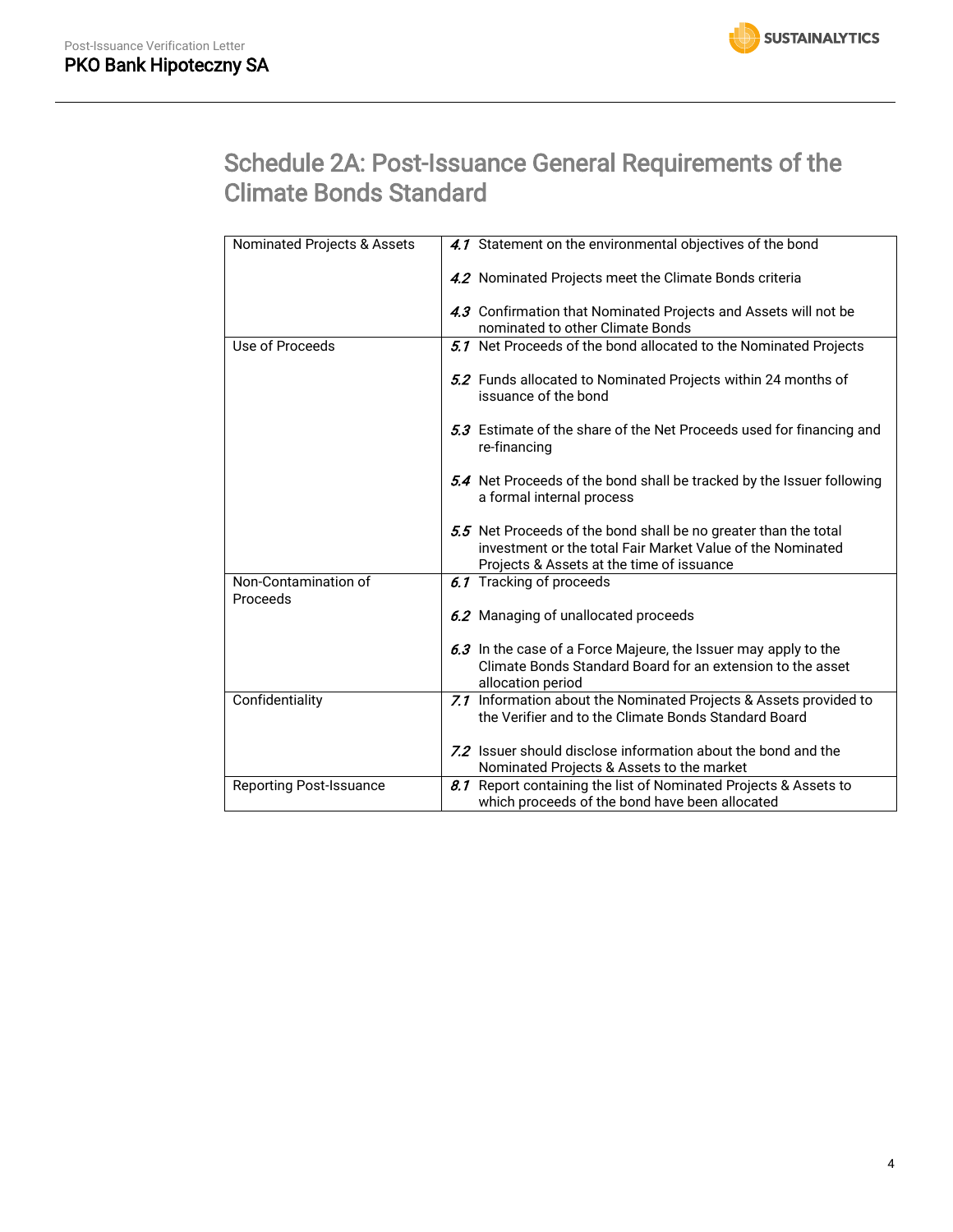

# Schedule 2B: Conformance to the Post-Issuance Requirements of the Climate Bonds Standard

| <b>Procedure Performed</b>                                                          | <b>Factual Findings</b>                                                                                                                                                                                                                                                                                                                                                                                                                                                                                                                                                                                                                                                                                   | Error or<br><b>Exceptions</b><br>Identified |
|-------------------------------------------------------------------------------------|-----------------------------------------------------------------------------------------------------------------------------------------------------------------------------------------------------------------------------------------------------------------------------------------------------------------------------------------------------------------------------------------------------------------------------------------------------------------------------------------------------------------------------------------------------------------------------------------------------------------------------------------------------------------------------------------------------------|---------------------------------------------|
| Verification of Nominated<br>Projects & Assets                                      | 4.1 The objective of the bond is to primarily use proceeds to<br>finance Low Carbon Building (Nominated Projects).<br>4.2 PKO BH's management confirms that the nominated<br>projects meet the Eligibility Criteria.<br>4.3 PKO BH's management confirms that the projects shall<br>not be nominated to other Climate Bonds.                                                                                                                                                                                                                                                                                                                                                                              | None                                        |
| Verification of<br>requirements specified<br>under Use of Proceeds                  | 5.1 Net Proceeds of the bond have been allocated to a<br>portfolio of eligible mortgages.<br>5.2 PKO BH's management has confirmed that funds were<br>fully allocated to Nominated Projects at the time of<br>issuance.<br>5.3 PKO BH's management has confirmed that all Net<br>Proceeds of the bond were used for financing only.<br>5.4 PKO BH's management has confirmed that Net Proceeds<br>of the bond shall be tracked by the Issuer following a<br>formal internal process.<br>5.5 PKO BH's management has confirmed that the Net<br>Proceeds of the bond shall be no greater than the total<br>investment in the Nominated Projects or the Total<br>Development Cost of the Nominated Projects. | None                                        |
| Verification of<br>requirements specified<br>under Non-Contamination<br>of Proceeds | 6.1 PKO BH's management confirms that the proceeds have<br>been segregated and tracked in a systematic manner and<br>were exclusively used to finance Nominated Projects.<br>6.2 PKO BH's management confirms that proceeds were fully<br>allocated to refinancing at time of issuance.<br>$6.3$ N/A                                                                                                                                                                                                                                                                                                                                                                                                      | None                                        |
| Verification of<br>requirements specified<br>under Confidentiality                  | 7.1 PKO BH's management confirms that all relevant<br>information about the Nominated Projects has been<br>provided to the Verifier and to the Climate Bonds<br>Standard Board to support the assessment of<br>conformance with the Climate Bonds Standard.<br>7.2 PKO BH's management confirms that all relevant<br>information about the bond and the Nominated Projects<br>has been disclosed to the market.                                                                                                                                                                                                                                                                                           | None                                        |
| Verification of<br>requirements specified<br>under Reporting Post-<br>Issuance      | 8.1 PKO BH's management has provided a report containing<br>the list of Nominated Projects to which proceeds of the<br>bond have been allocated.                                                                                                                                                                                                                                                                                                                                                                                                                                                                                                                                                          | None                                        |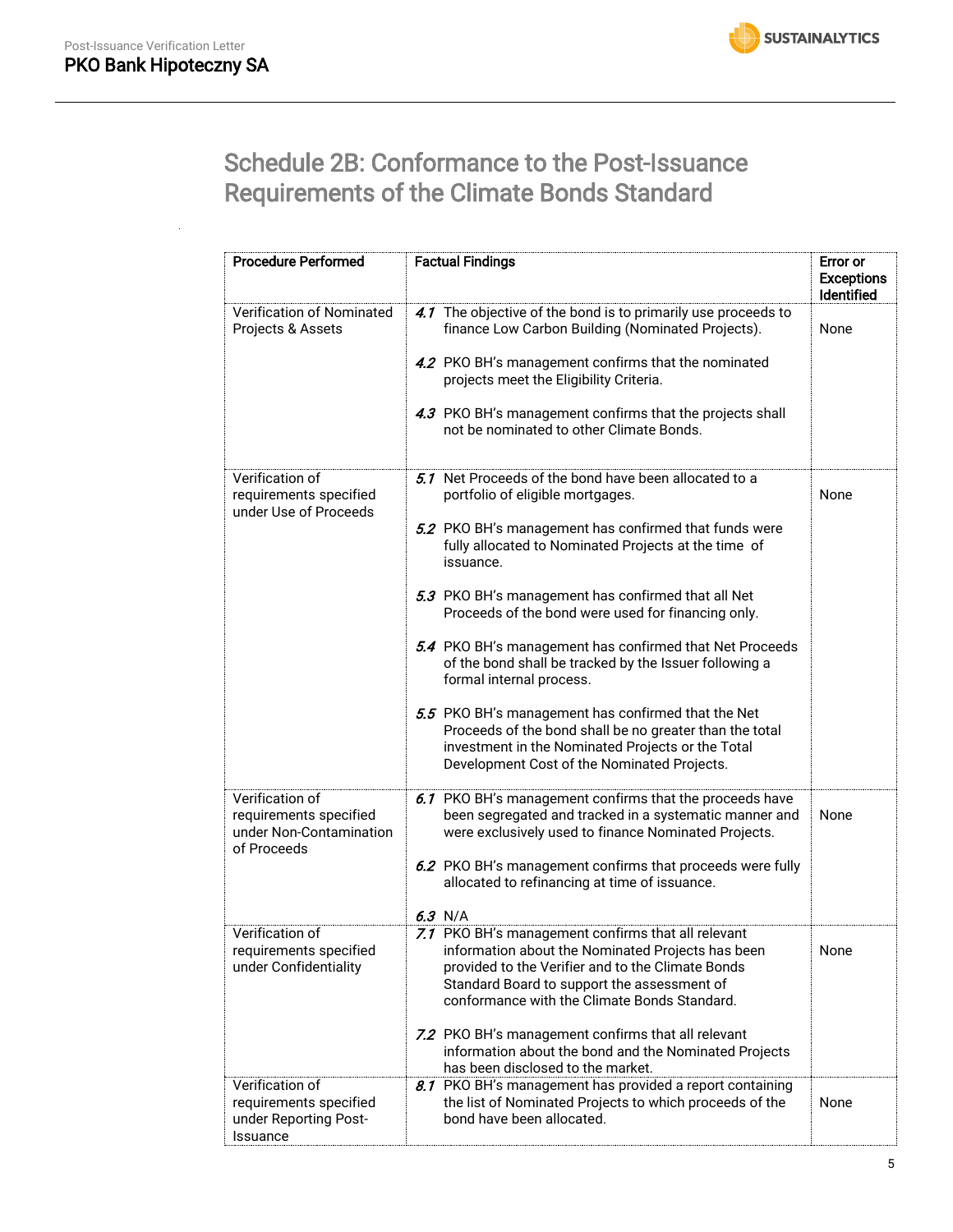### Disclaimer

© Sustainalytics 2019. All rights reserved.

The intellectual property rights to the information contained herein is vested exclusively in Sustainalytics. No part of this deliverable may be reproduced, disseminated, comingled, used to create derivative works, furnished in any manner, made available to third parties or published, parts hereof or the information contained herein in any form or in any manner, be it electronically, mechanically, through photocopies or recordings without the express written consent of Sustainalytics.

As the information herein is based on information made available by the issuer, the information is provided "as is" and, therefore Sustainalytics does not warrant that the information presented in this deliverable is complete, accurate or up to date, nor assumes any responsibility for errors or omissions and Sustainalytics will not accept any form of liability for the substance of the deliverable and/or any liability for damage arising from the use of this deliverable and/or the information provided in it. Any reference to third party names is for appropriate acknowledgement of their ownership and does not constitute a sponsorship or endorsement by such owner.

Nothing contained in this deliverable shall be construed as to make a representation or warranty on the part of Sustainalytics, express or implied, regarding the advisability to invest in companies, selection of projects or make any kind of business transactions. It shall not be construed as an investment advice (as defined in the applicable jurisdiction), nor be interpreted and construed as an assessment of the issuer's economic performance, financial obligations nor its creditworthiness.

The issuer is fully responsible for certifying and ensuring the compliance with its commitments, for their implementation and monitoring.

In case of discrepancies between the English language and translated versions, the English language version shall prevail.